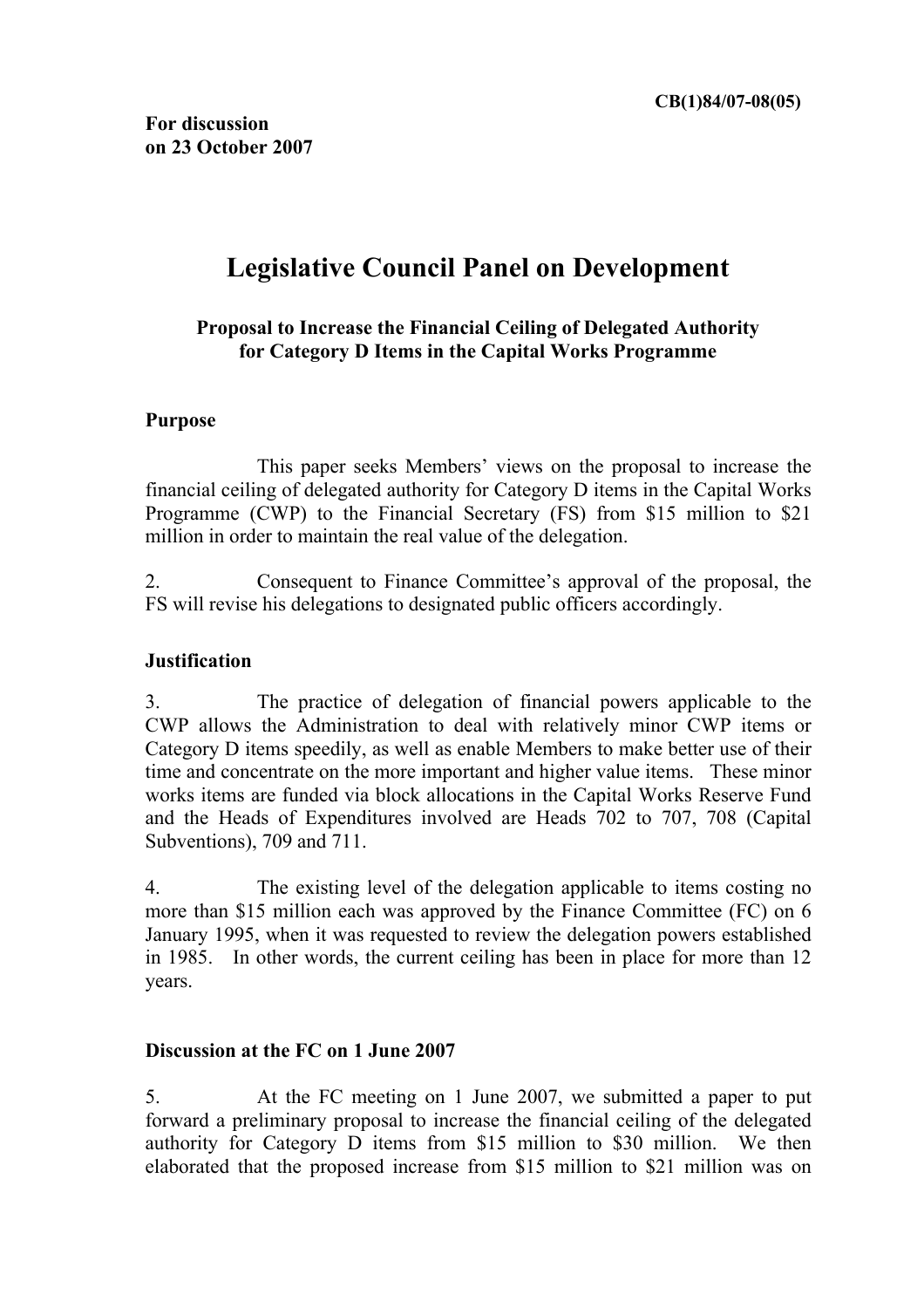account of inflation; while the proposed further increase from \$21 million to \$30 million was to shorten the process of delivery for projects falling within the range so as to enhance capital works expenditure to a certain extent.

6. Members then asked the Administration to review the procedures in the delivery of capital works projects; provide further justifications on the proposed increase; and examine whether recurrent expenses arising from minor works projects can be absorbed by the Centre.

## **Review of Procedures**

7. We have reviewed the procedures for delivery of capital works projects, as a result of which the delivery lead time of medium size civil engineering projects can be reduced from 45 months to 40 months while that for minor works projects can be reduced from 21 months to 19 months. Details are provided in a separate paper on Capital Works Programme expenditure for this Panel to be discussed at the same meeting.

## **Review of the Proposal**

8. We have further reviewed our earlier preliminary proposal to raise financial ceiling for Category D items on the following two grounds:

- (a) from \$15 million to \$21 million to cater for inflation; and
- (b) from \$21 million to \$30 million to enhance capital works expenditure to a certain extent.

In light of this review, we now propose to go for only (a), while (b) will not be pursued. Details are elaborated in the following paragraphs.

9. Regarding the increase from \$15 million to 21 million to cater for inflation adjustment, this is necessary to maintain the real value of the delegation and its intended objective. During the period between January 1995 and June 2007, the price of civil engineering works as reflected in the movements of the Civil Engineering Works Index published by Civil Engineering and Development Department has risen from 314.2 in January 1995 to 451.4 in June 2007, i.e. an increase of 44%. The Highways Department Construction Cost Index has also risen from 637.0 to 919.2 in the same period, i.e. also an increase of 44%. We consider that to reflect such increases, the financial ceiling of delegation authority for Category D items should be increased from \$15 million by 40% to \$21 million to maintain the value of the delegation in real terms.

10. For Members' information, the Building Cost Index compiled by Architectural Services Department rises from 1,328.2 to 1,717.1 in the period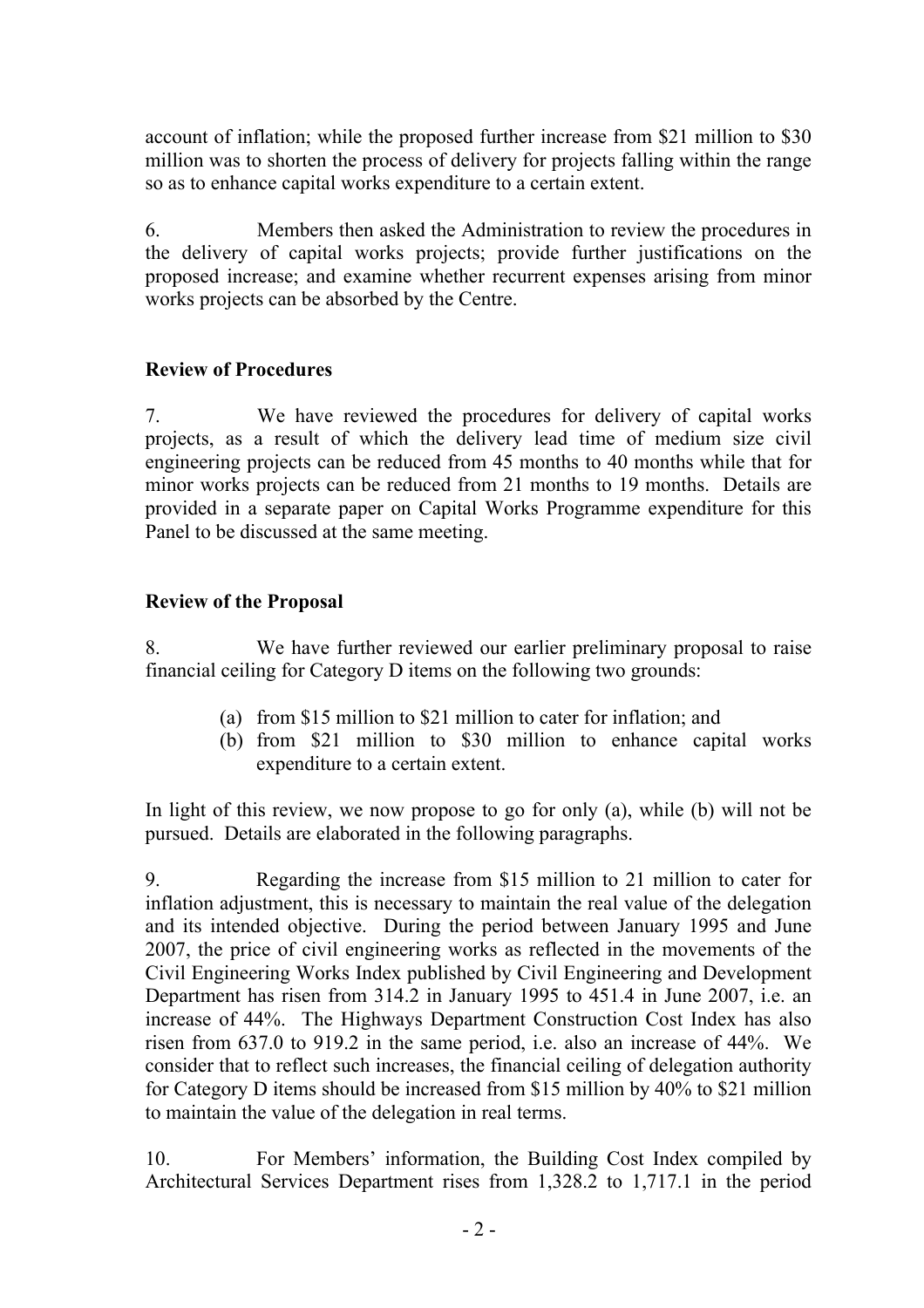from January 1995 to May 2007, i.e. a 29% increase. However, given that in the coming years, most projects to be implemented will fall under the civil engineering and transport infrastructure categories, we consider that the Civil Engineering Works and the Highways Department Construction Cost Indices are more relevant.

11. The proposal will also benefit minor works at the district level, which are suitable for implementation under Block Vote 7016CX dedicated for district-based minor works projects to be implemented by District Councils, for which an allocation of \$300 million will be provided from 2008-09 onwards.

12. Other categories of projects which may be implemented faster under an increased Category D ceiling of \$21 million will include:

- street beautification works in preparation for the 2009 East Asian Games (streetscape improvement, enhanced greening etc);
- renovation of old Government buildings and community facilities; and
- minor drainage and sewerage projects.

13. It is anticipated that with the proposed increase, CWP expenditure can be increased by \$150 million to \$200 million in 2008-09. The additional expenditure will also help create about 300 to 400 jobs in the construction industry.

14. We do not plan to seek any above-inflation adjustment to the Category D financial ceiling. Instead, we will strive to streamline procedures and enhance departmental co-ordination to speed up the delivery of capital works projects.

# **Recurrent Expenses of Works Projects**

15. Under the operating expenditure envelope system, bureaux and departments are required to absorb any additional recurrent expenditure requirements arising from minor works items within their respective allocations. This is justified having regard to the fact that:

- (a) minor works often involve repair and re-instatement works which have no additional recurrent resource implications; and
- (b) given the modest scale of minor works projects, any extra recurrent resource requirements are unlikely to cause a burden on the overall operating expenditure of the relevant bureaux and departments.